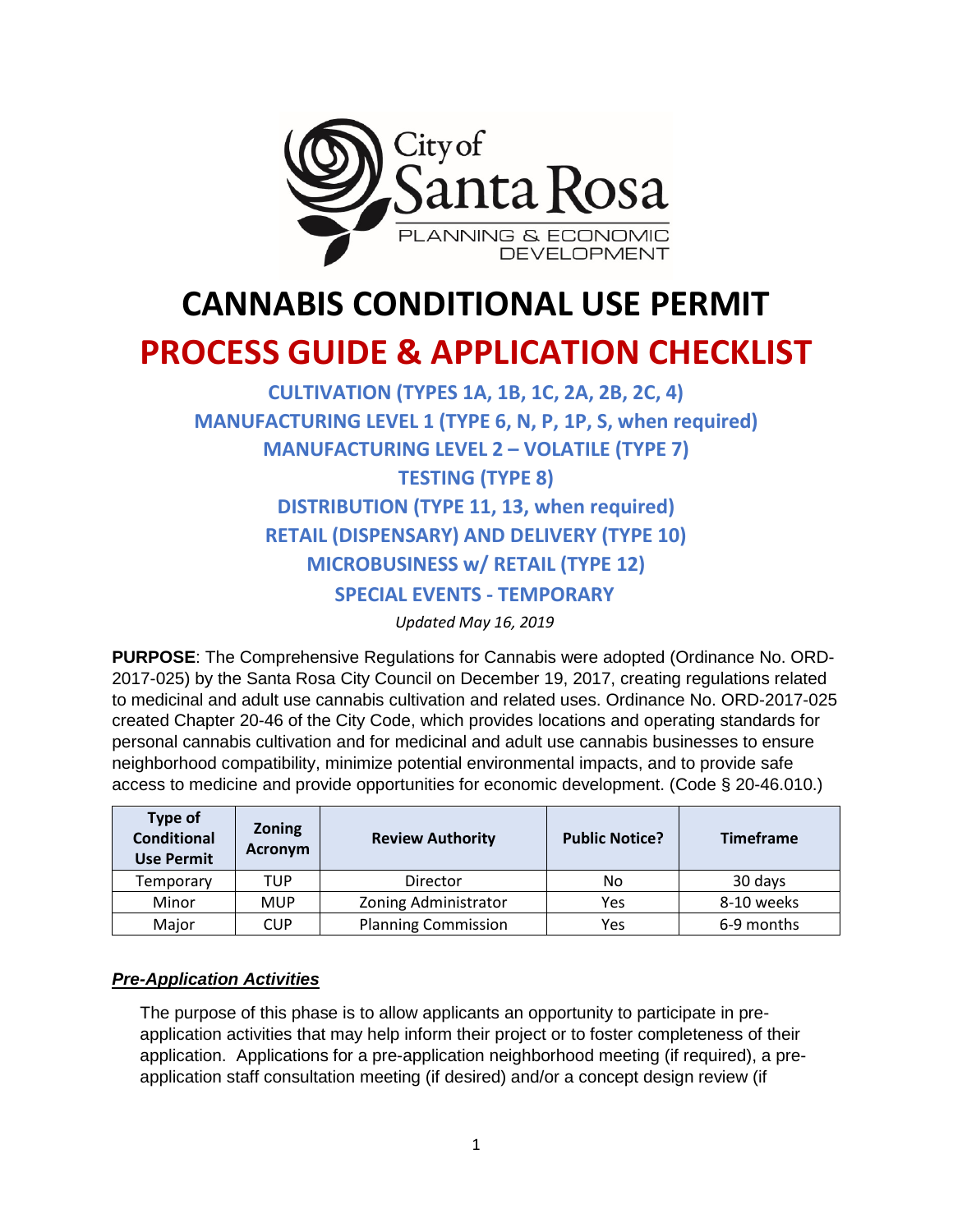required) may be filed at any time. See Cannabis Program FAQs #20, 21, and 22 for more information about these activities.

*Note: If a pre-application neighborhood meeting is required, the application and fee for the neighborhood meeting must be filed prior to the submittal of a Conditional Use Permit (CUP) application. In addition, the City requires the applicant to install an on-site neighborhood meeting sign at least 10 days prior to the meeting.* 

#### *Application Submittal*

A complete application including application fee(s) is submitted in person to the City of Santa Rosa Planning and Economic Development Department. After the application is received and a project is created, a project planner is assigned to the project.

See the City's Application Form (same form is used for TUP, MUP, and CUP): <https://srcity.org/DocumentCenter/View/2632/Conditional-Use-Permit-PDF>

See the City's Fee Schedule: [https://srcity.org/DocumentCenter/View/16129/Planning--](https://srcity.org/DocumentCenter/View/16129/Planning--Economic-Development-Department-Fee-Schedule?bidId) [Economic-Development-Department-Fee-Schedule?bidId=](https://srcity.org/DocumentCenter/View/16129/Planning--Economic-Development-Department-Fee-Schedule?bidId)

*NOTE: Applications may not be mailed in; they must be filed in person at the Planning and Economic Development Department, City Hall Room 3, 100 Santa Rosa Avenue during the following business days and hours:*

*Monday, Tuesday, Thursday: 8:00 AM - 3:30 PM Wednesday: 10:30 AM - 3:30 PM Friday: 8:00 AM – 11:00 AM* 

#### *Application Referral*

Referrals are sent to various City Divisions, City Departments and outside agencies for review, comment(s), and condition(s) of approval. In addition, a Notice of Application will be mailed by City staff to surrounding property owners and tenants within 600 feet of the subject site for all applications that will require a public hearing, e.g. Major Conditional Use Permit.

Within 30 days, City staff will either deem the application complete and a Completeness Letter is issued to the applicant OR the project is deemed incomplete and an Incomplete/Issues Letter is issued to the applicant.

NOTE: Projects with incomplete applications or issues will not continue forward through planning review until and unless it is deemed complete and issues are resolved.

#### *Planning Review*

Project planner reviews this information in detail, performs a site visit, and makes a determination regarding the level of environmental review required by the California Environmental Quality Act (CEQA) and prepares any documentation required by CEQA.

*NOTE: If the proposed use represents a change in use or building occupancy for the site, then the applicant will be required to obtain a traffic memo prepared by a licensed traffic engineer that identifies the trip generation expected of the project according to industry*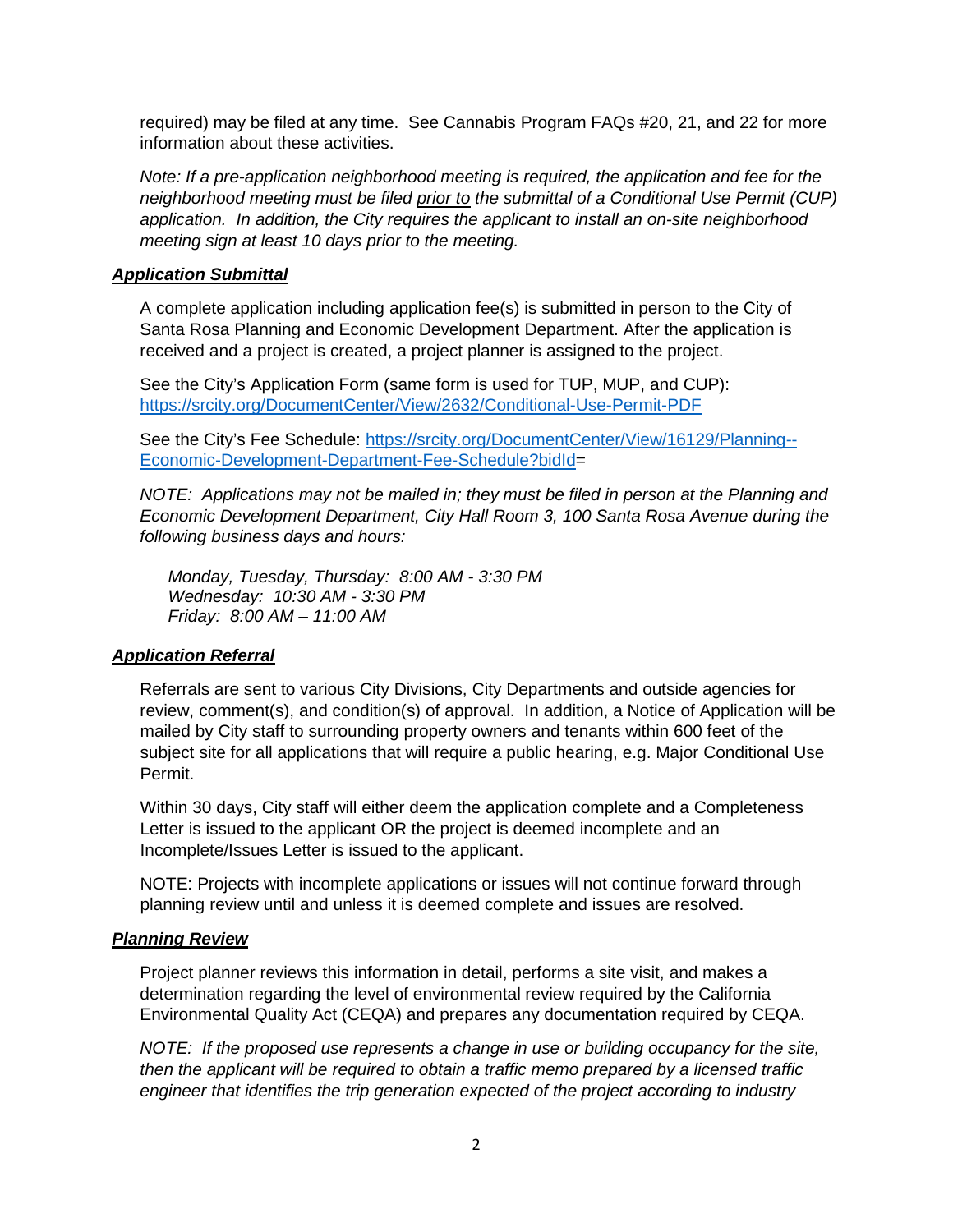*standards. Proposed uses that are determined to generate more than 50 net trips in the peak PM time period will be required to perform a traffic study that may result in required mitigation to offset impacts to site and/or surrounding circulation environment.* 

For a Temporary Conditional Use Permit for a special event, the project planner (representing the Director as the review authority) will prepare a letter of action for the applicant. This action concludes the process for this type of use permit.

For a Minor or Major Conditional Use Permit, the project planner prepares a staff report and/or recommendation for the review authority. The project planner consults with the applicant to set a date for a public meeting before the Zoning Administrator or public hearing before the Planning Commission as determined by the level of Use Permit required.

*NOTE: An interested party may request that a Zoning Administrator Public Meeting be elevated to a Zoning Administrator Public Hearing. If such a request is made, the applicant must pay a Zoning Administrator Public Hearing fee before the project will be scheduled and noticed. In addition, the applicant must install an on-site hearing sign.*

#### *Public Meeting or Public Hearing Notification*

The public is notified of the scheduled public meeting or public hearing at least 10 days before the public meeting or public hearing is held.

Zoning Administrator – A Notice of Pending Action (Zoning Administrator) is sent by the City to property owners and tenants within 600 feet of the parcel on which the project is proposed.

Planning Commission – (1) A Notice of Public Hearing is sent by City postcard to property owners and tenants within 600 feet of the parcel on which the project is proposed; (2) a Notice of the Public Hearing onsite sign is installed by the applicant on the subject property; and (3) a Notice of Public Hearing is advertised in the Press Democrat.

#### *Public Meeting or Public Hearing*

Zoning Administrator – Public Meetings occur twice a month on the 1st and 3rd Thursday at 10:30 a.m. (unless otherwise noted) in Room 7; City Hall, 100 Santa Rosa Avenue, Santa Rosa, CA. Agendas are available prior to the meetings, and minutes are available following approval.

Planning Commission – Planning Commission Public Hearings occur twice a month on the 2nd and 4th Thursday at 4 p.m. (unless otherwise noted) in Council Chambers; City Hall, 100 Santa Rosa Ave, Santa Rosa, CA. Agendas are available prior to the meetings, and minutes are available following approval. Meetings may be viewed live online.

#### *Required Findings for Minor and Major Conditional Use Permit Applications*

The review authority may approve a Minor or Major Conditional Use Permit only after first finding all of the following:

- 1. The proposed use is allowed within the applicable zoning district and complies with all other applicable provisions of this Zoning Code and the City Code;
- 2. The proposed use is consistent with the General Plan and any applicable specific plan;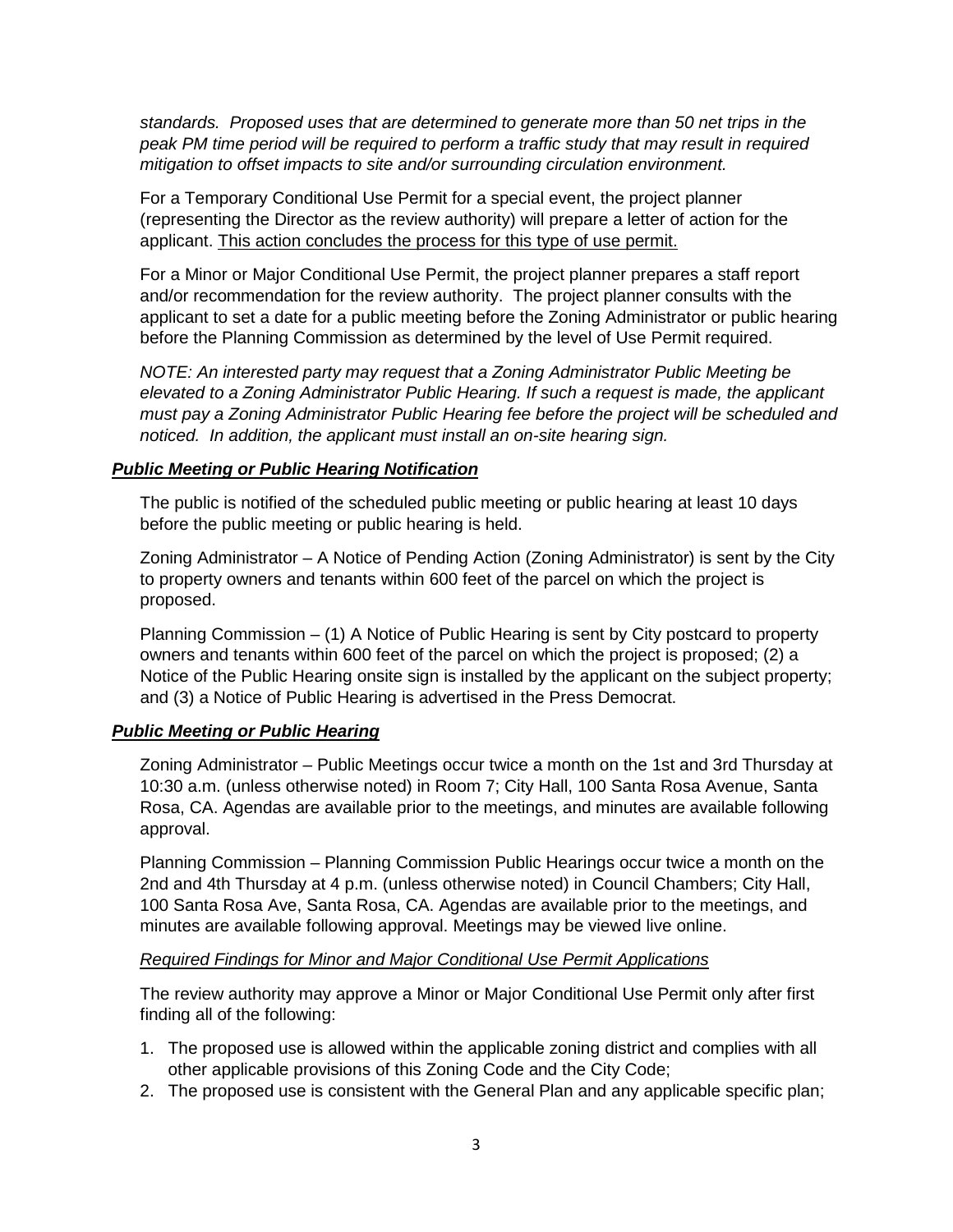- 3. The design, location, size, and operating characteristics of the proposed activity would be compatible with the existing and future land uses in the vicinity;
- 4. The site is physically suitable for the type, density, and intensity of use being proposed, including access, utilities, and the absence of physical constraints;
- 5. Granting the permit would not constitute a nuisance or be injurious or detrimental to the public interest, health, safety, convenience, or welfare, or materially injurious to persons, property, or improvements in the vicinity and zoning district in which the property is located; and
- 6. The proposed project has been reviewed in compliance with the California Environmental Quality Act (CEQA).

Keep these findings in mind when preparing the project narrative, plans and environmental documentation.

#### *Appeal of Determination*

All interested persons are given an opportunity to comment on the proposed Use Permit at the public meeting or public hearing. Following a decision by the Zoning Administrator or Planning Commission, a 10-day appeal period is observed during which time any interested party may file an appeal of the review authority's determination. An action by Zoning Administrator may be appealed to the Planning Commission. An action by the Planning Commission may be appealed to the City Council.

#### *Permit Issuance*

An approved permit is issued following the decision of the Zoning Administrator or Planning Commission; however, the issued approved permit is subject to the 10-day appeal period. The permit must be exercised within 24 months from the date of issuance, unless a time extension request has been timely filed and granted.

**REQUIRED APPLICATION MATERIALS**: These requirements apply to all commercial cannabis businesses, unless otherwise indicated in italics. A complete application must include each of the following:

- 1. ☐ **Conditional Use Permit Application** form signed by property owner. The form must be completely filled out and/or a referenced and attached project narrative must include all of the same details. Local authorization requires an exact match between the applicant business name, land use classification, site address and suite location to that noted on the state license.
- 2. ☐ **Copyright Materials Release** (if applicable) signed by applicant and licensed design professionals.
- 3. ☐ **Indemnification Agreement** signed by the applicant.
- 4. ☐ **Disclosure Form** identifying the name of each individual, partnership, corporation, LLC, or trust who has an interest in the proposed land use action including the names of all applicants, developers, property owners, and each person or entity that holds an option on the property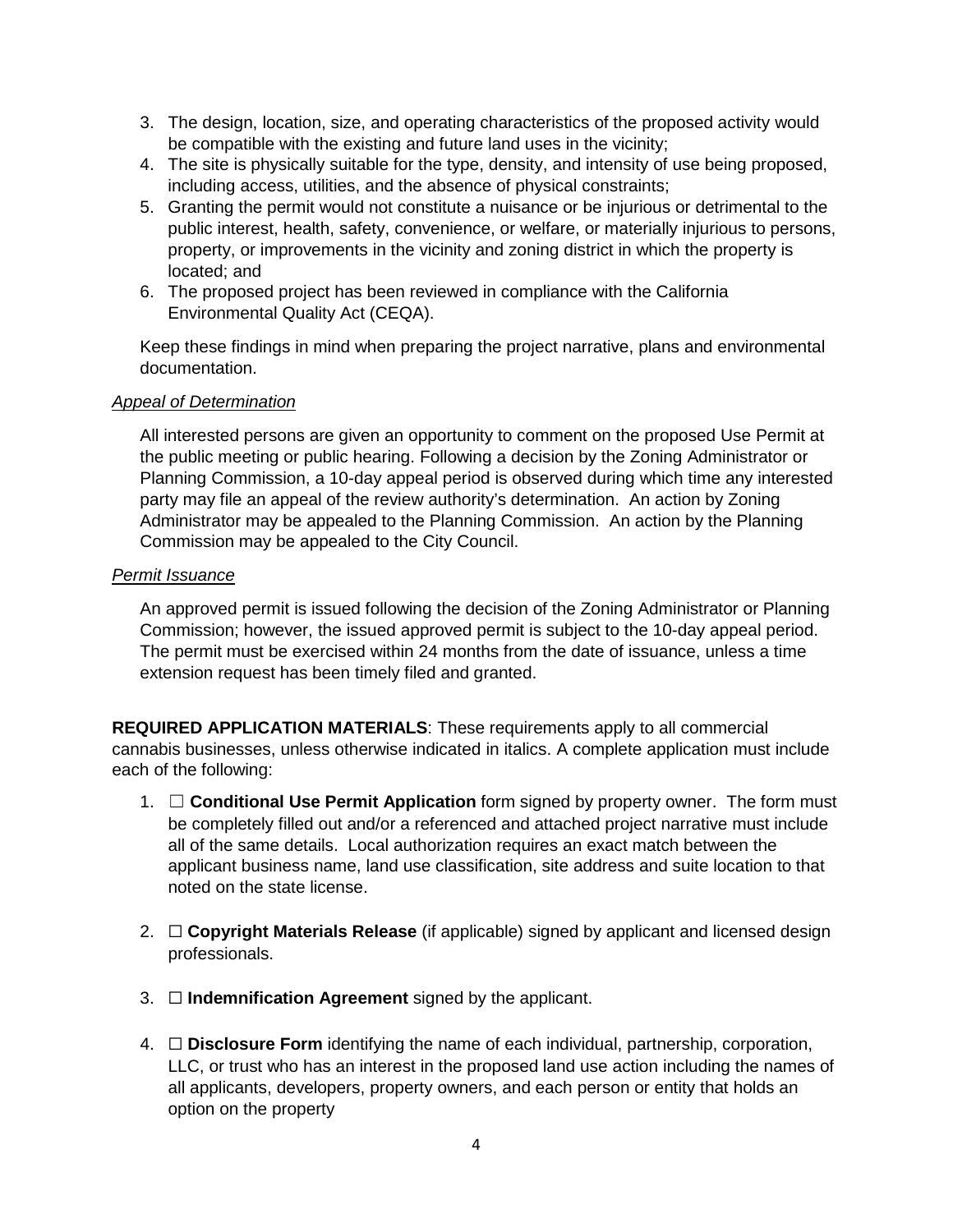#### 5. ☐ **Storm Water Determination Worksheet**

- 6. ☐ **Environmental Assessment** (if required by Planner)
- 7. ☐ **Project Description Narrative:** This shall be a written statement that includes descriptions of how the operation meets each of the General Operating Requirements set forth in Section 20-46.050 of the Santa Rosa Code, as well as any land use specific requirements, and provides the following specific information:
	- *a.* ☐ **Project Description/Summary of Proposed Land Use**: Specify the Cannabis land use proposed in gross square feet as follows: the land use type (e.g. non-volatile Cannabis Manufacturing Level 1), the state license type (e.g. Type 6), the total gross square feet per use, and the specific location of use within the site or building (e.g. by address and/or suite number). All square footage, including any common areas must be associated with a land use. Do not net out lobby, office, storage areas, restrooms.

*Example: "Zoning Clearance to occupy an existing 6,000 sq. ft. industrial building with 3,200 sq. ft. (Suite A) for Cannabis Manufacturing Level 1 (Type 6) and 2,800 sq. ft. (Suite B) for Cannabis Distribution (Type 11)."*

- b. ☐ **Compliance with State Law:** Describe how the project complies with applicable state licensing requirements and conditions including, but not limited to, operational standards such as background checks, prior felony convictions, restrictions on multiple licenses and license types and locational criteria. [Section 20-46.050 (A)]
- c. ☐ **Separation of License Types:** *Where multiple license types are proposed at the same physical address*, demonstrate that clear separation between license types will be maintained at all times. Also identify if separate site or suite addressing is proposed. [Section 20-46.0509 (D)]
- d. ☐ **Building and Fire Codes:** Describe how the project complies with building and fire codes and include a declaration that the cannabis operator will obtain all necessary building permits, fire permits, and CUPA permits, and provide a Fire Department lock box for keys to gates and doors. [Section 20-46.050 (E)]
- e. ☐ **Security Plan:** Provide a security plan, which must include the following minimum requirements pursuant to Section 20-46.050(G). The security plan shall not include any confidential information and once submitted will become part of the public record. The Plan shall address the following:
	- i. Provisions for security cameras and 60 days video retention and storage.
	- ii. Verification that a professionally monitored alarm system will be installed.
	- iii. Demonstration of safe and secure product storage including outdoor waste receptacles.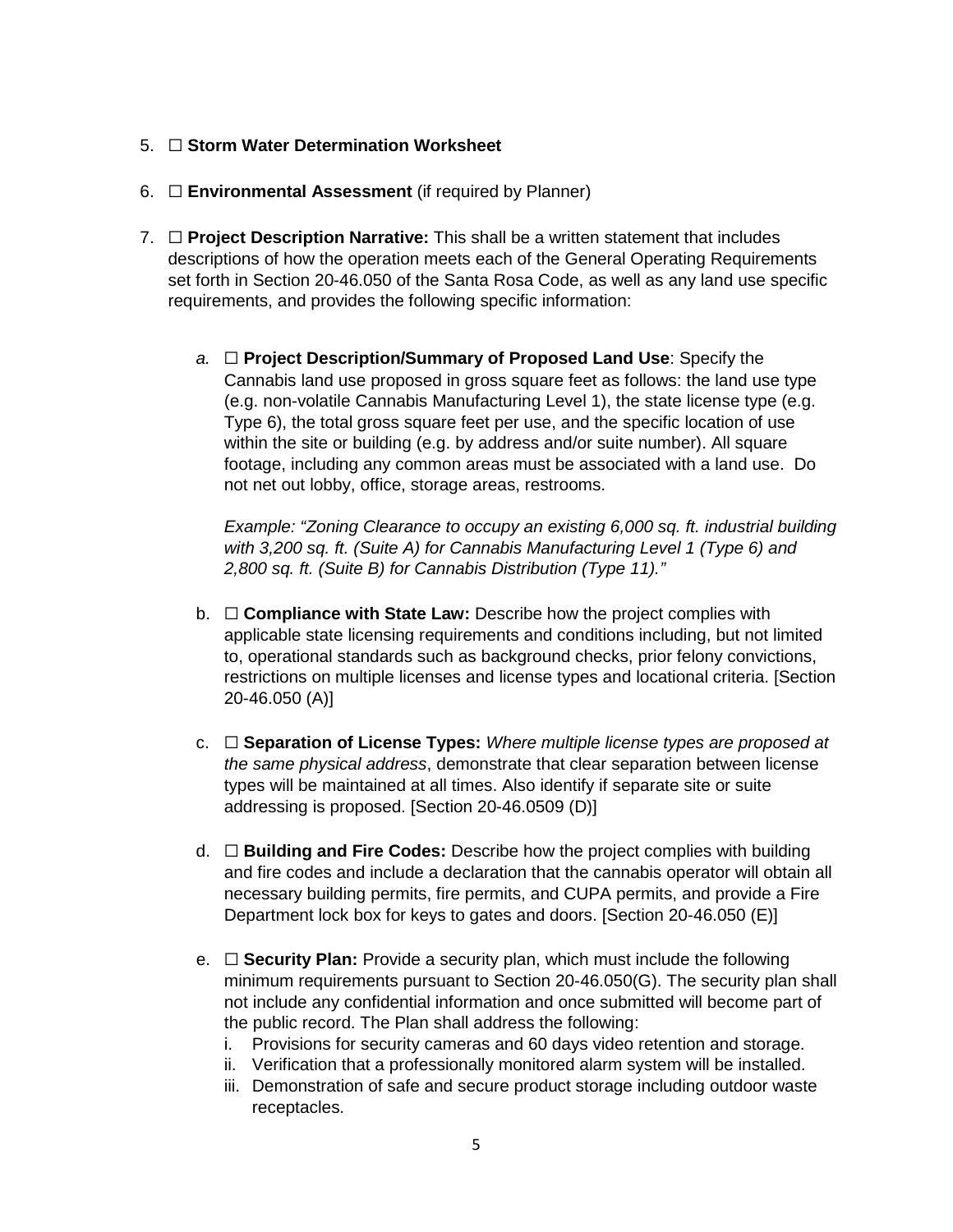- iv. Demonstration of facility and process for safe and secure transportation, delivery, storage and waste.
- v. Verification that commercial grade door and window locks will be installed.
- vi. Demonstration of emergency access in compliance with state and local standards.
- f. ☐ **Odor Control Measures:** Provide an odor control plan certified by a licensed professional engineer which addresses the following minimum Code components and requirements pursuant to Section 20-46.050(H):
	- i. Operational processes and maintenance plans to ensure that odor control systems remain functional.
	- ii. Staff training procedures; and
	- iii. Engineering controls that are sufficient to effectively mitigate cannabis odor such that cannabis odor cannot be detected from outside of the structure in which the Business operates.
- g. ☐ **Lighting:** Description of best management practices and technologies used to reduce glare, light pollution and light trespass onto adjacent properties. Demonstrate compliance with Section 20-46.050(I). Demonstrate compliance with the City's Outdoor Lighting Ordinance (Section 20-30.080, Outdoor Lighting).
- h. ☐ **Noise:** Description of how the project will comply with the City's Noise Ordinance (City Code, Chapter 17-16).
- 8. ☐ **Vicinity and Neighborhood Context Maps:** These maps will describe your proposed project's location within the City of Santa Rosa
	- a. **Vicinity Map** identifies the project's location within the City of Santa Rosa municipal boundary. This map should have as its center point the intersection of Hwy 101 and Hwy 12. This map background is typically plain with roads, railroads, and water features included.
	- b. **Neighborhood Context Map** visually describes the land uses and development surrounding the proposed site and which may be impacted by the proposed use. This map background is typically an aerial or satellite image.

#### 9. ☐ **Site Plan, Elevations, and Floor Plans**

- a. **Site Plan** dimensioned plan of project site that includes parcel lines, ingress/egress locations, all existing structures, all parking (with vehicle travel indicated if necessary), and any additional features such as trees, landscape areas, etc. Also include any outdoor waste receptacles and facilities to ensure the safe delivery and transportation of Cannabis product.
- b. **Elevations** visual representations of existing and proposed structures and/or alterations to the site or building, including fencing, from all sides. Photos may be utilized when no exterior modifications are being proposed.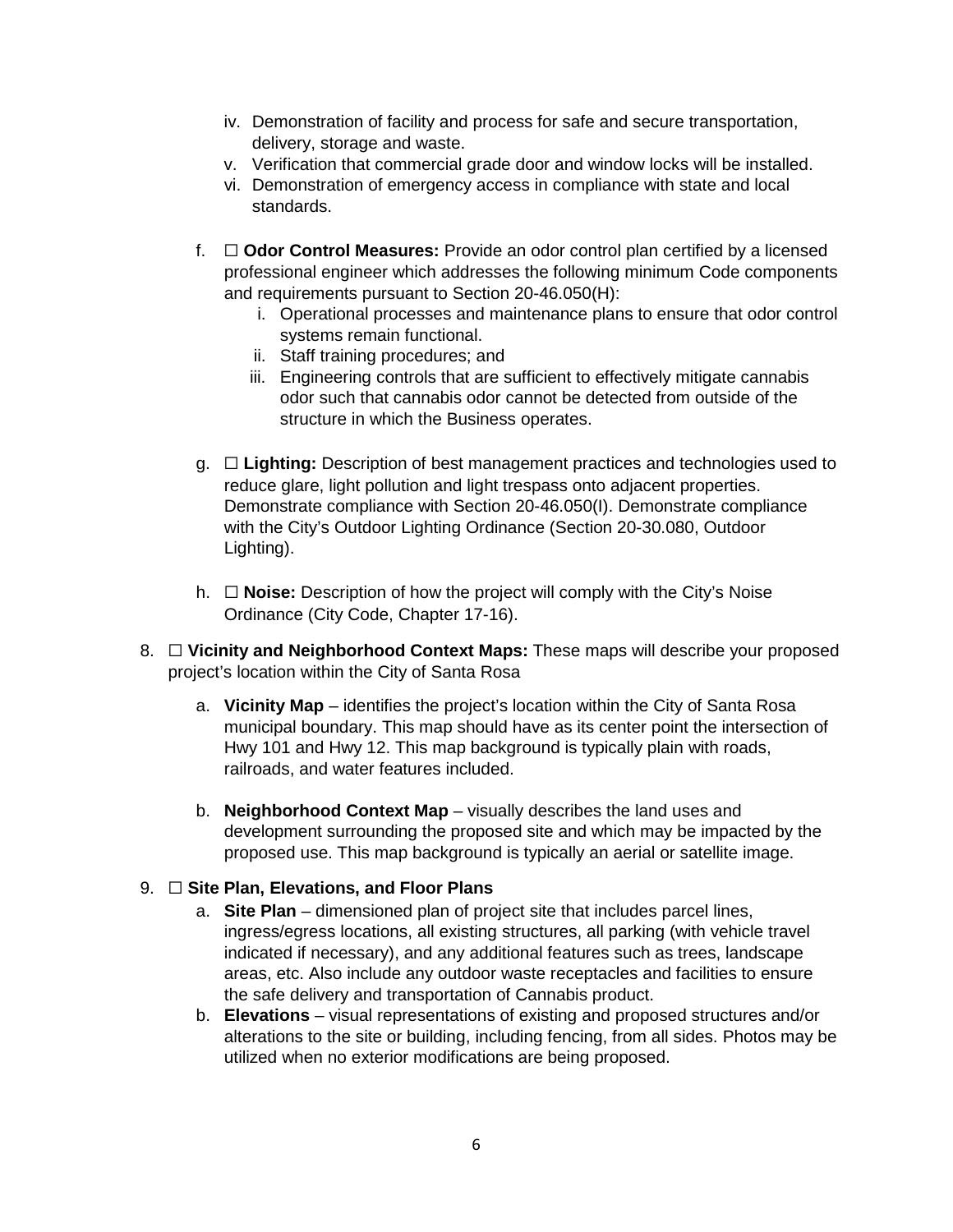- c. **Floor Plans** dimensioned diagram of building(s) including all Suites, rooms, floors, mezzanines, man doors, roll up doors, loading docks, windows, and points of entry/exit.
- 10. ☒ **Parking Analysis:** Provide a count of all parking spaces that are described on the Site Plan. Discuss how you will meet the parking requirement for your proposed use (see Zoning Code Section 20-36.040, Table 3-4, and the Parking Requirements handout). If re-tenanting an existing space, provide a description of the location's previous use. If the site involves shared parking and/or multiple tenants and/or uses, you must identify all of the tenants by their land use and location and how each of the uses will be supported by parking in compliance with requirements. If the proposal requires a parking reduction, cite the Code section and provide the findings necessary to grant the reduction.

*Example: The 7,042 sq. ft. building at 1000 Industrial Street has a total of 17 off-street parking spaces for Suites A, B and C. The proposed use, CannaHigh (Suite B), will have a total of 4 on-site parking spaces as required. See list of all tenants with parking space requirements and allocations below:*

| <b>Business</b><br><b>Name</b> | <b>Local Land Use</b><br>& State License | <b>Suite</b><br># | <b>Gross</b><br>Sq. Ft. | <b>Parking</b><br><b>Ratio</b> | <b>Required</b><br><b>Spaces</b> | <b>Provided</b><br><b>Spaces</b> |
|--------------------------------|------------------------------------------|-------------------|-------------------------|--------------------------------|----------------------------------|----------------------------------|
|                                | Type                                     |                   |                         |                                |                                  |                                  |
| Arrow                          | Manufacturing                            | А                 | 1,982                   | 1/350                          | 6                                | 6                                |
| Engineering                    |                                          |                   |                         |                                |                                  |                                  |
| CannaHigh                      | Cannabis                                 | B                 | 1,310                   | 1/350                          | 4                                | 4                                |
|                                | Manufacturing                            |                   |                         |                                |                                  |                                  |
|                                | (Type 6)                                 |                   |                         |                                |                                  |                                  |
| Grow On                        | Cannabis                                 | C                 | 3,750                   | 1/1000                         | 4                                | 4                                |
|                                | Cultivation                              |                   |                         |                                |                                  |                                  |
|                                | (Type1A)                                 |                   |                         |                                |                                  |                                  |
| shared                         |                                          |                   |                         |                                |                                  | 3                                |
| <b>TOTAL</b>                   |                                          |                   |                         |                                | 14                               | 17                               |

a.

11. ☐ **Hours of Operation:** Description of the proposed hours of operation including days of operation. Provide any information about days/hours for commercial deliveries.

*Example: Business operations will run within normal business hours of 6am-11 pm up to 7 days per week. Deliveries and outgoing shipments will be conducted between the hours of 8:00am and 5:00pm. Ace High is expected to employ up to 4 part-time employees once production is up and running. Local management will be on-call 24 hours/day, 7 days/week to address any operational or emergency issues. The site will be closed to the public at all times.*

**SPECIFIC USE REQUIREMENTS**: These requirements apply to specific commercial cannabis business types. A complete application must include each of the following as applicable to the specific use proposed:

**1. Commercial cultivation.** The following requirements apply in addition to the general operating requirements set forth in Section 20-46-50, but apply only to *commercial*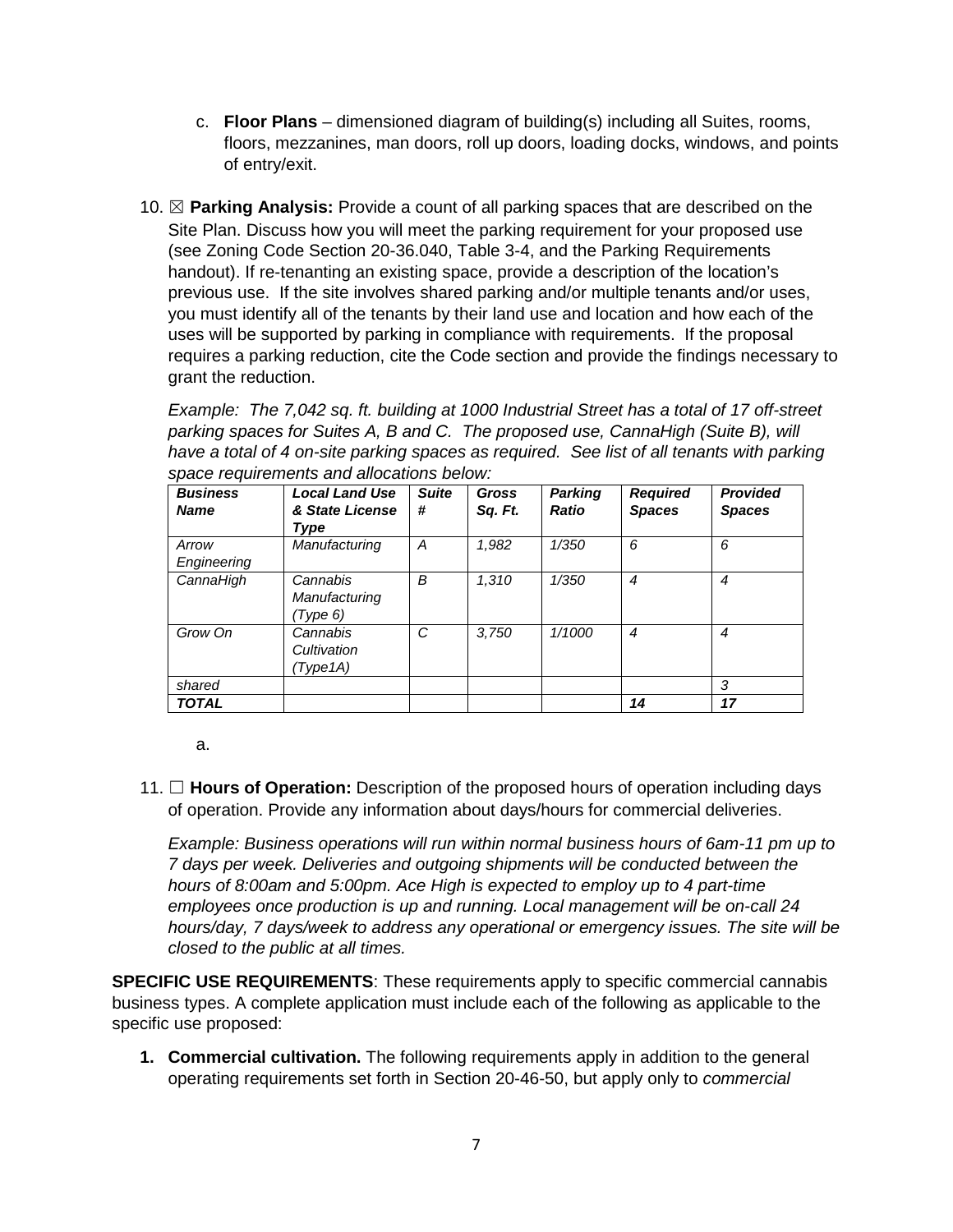*cannabis cultivation businesses* (including microbusinesses with a cultivation component), pursuant to Section 20-46.060:

- a. □ Verification that the cannabis business does not include any outdoor cultivation.
- $b. \Box$  Description of the gross square footage of the structure or portion of the structure occupied by the cannabis business (not the canopy area).
- $c. \Box$  Description of how the business complies with all applicable federal, state and local laws and regulations governing the use of pesticides, including California Fire Code Chapter 26 governing fumigation and insecticidal fogging.
- **2. Commercial cannabis manufacturing.** The following requirements apply in addition to the general operating requirements set forth in Section 20-46-50, but apply only to *cannabis manufacturing businesses* (including microbusinesses with a manufacturing component), pursuant to Section 20-46-070:
	- $a. \Box$  Description of extraction processes, demonstrating that the business will utilize only extraction processes that are (i) solvent free or that employee only non-flammable, nontoxic solvents and/or (ii) use solvents exclusively within a closed loop system that meets the requirements of the FDCA.
	- $b. \Box$  For closed loop systems: demonstrate that the business has been inspected and approved by the City's Building Official and Fire Code Official.
	- $c. \Box$  Demonstrate that all extraction equipment to be used by the business has been listed or otherwise certified by an approved third-party testing agency or licensed professional engineer and approved for the intended use by the City's Building Official and Fire Code Official.
	- $d. \Box$  For edible product manufacturing: Demonstrate (and provide valid certification numbers) that all owners, employees, volunteers and any other individuals that participate in the production of edible cannabis products are state certified food handlers; demonstrate that the business has obtained a Sonoma County Health Permit.
- **3. Commercial cannabis retail/dispensary.** The following requirements apply in addition to the general operating requirements set forth in Section 20-46-50, but apply only to *cannabis retail businesses* (including microbusinesses with a retail component), pursuant to Section 20-46-080.
	- a. □ Location requirement: Demonstrate that your proposed location complies with overconcentration and setback to schools requirements. Illustrate on the required Site Plan that the storefront entrance is in a visible location that provides an unobstructed view from the public right-of-way [Section 20-46.080 (D)].
	- b. ☐ Medicinal/Adult Use: Specify if your proposed use is Medicinal (dispensary) or Adult Use (retail).
	- c. ☐ Operational Plan: In addition to providing the required Project Description Narrative (see Required Application Materials section), demonstrate that your operationwill:
		- I. Maintain an employee register;
		- II. Keep proper records in compliance with state law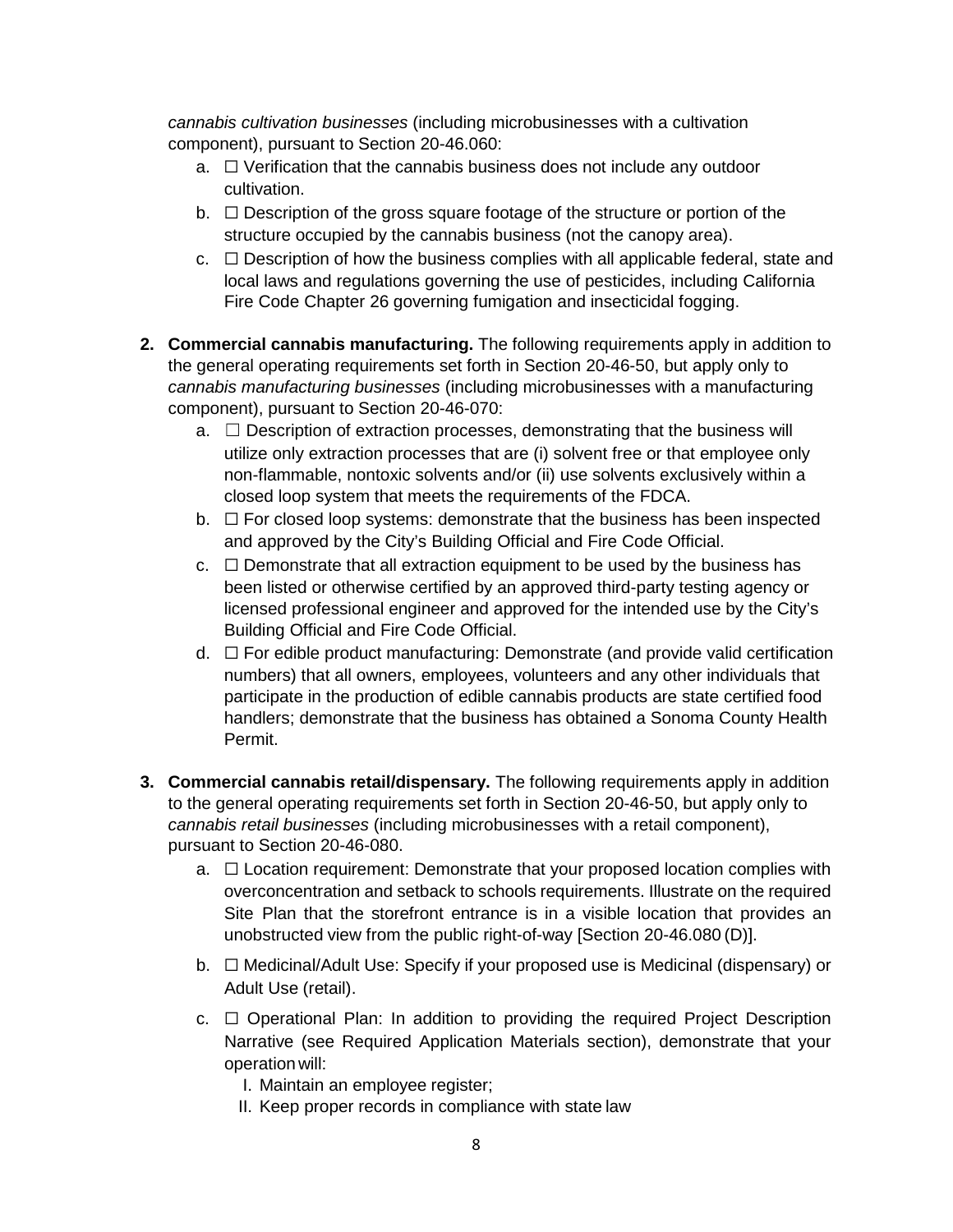- III. Publish and implement a protocol and requirements for patients and persons entering the site;
- IV. Identify secured access and secured product locations; and
- V. Display a copy of issued State License.
- d. ☐ Deliveries, On-Site Consumption, Special Events: Provide a detailed narrative of any delivery, on-site consumption or special event activities are proposed.
- e. ☐ Storefront, Signage, and Window Treatments: Description of proposed storefront design (supported by required elevations), advertising and signs including signs regarding public consumption (a separate sign permit may be required for certain signs), and proposed window treatments.
- **4. Special events.** The following requirements apply in addition to the general operating requirements set forth in Code section 20-46.050, but apply only to *cannabis special events businesses,* pursuant to Code section 20-46.090:
	- $a. \Box$  Dual licensing. Demonstrate that the business has, or will, obtain all necessary local permits, state temporary event licenses and agency permits. Please note that other event permits such as Fire special event permits may be required depending on the location, event structures, and event activities.
	- $b. \Box$  Conditional use. Describe the location of the event and provide information regarding whether the business is or intends to secure a temporary use permit (Code section 20-52.040) and/or special events permit (Chapter 11-40).
	- c. ☐ Project Description for a Special Event. Include the following:
		- i. Identify the proposed location of the event and describe the site;
		- ii. Specify date(s) and timeframes during which the event will be open to the public;
		- iii. Indicate that the event organizer has a valid cannabis event organizer license issued by the State;
		- iv. Declare that all cannabis goods sales at the event will be limited to persons 21 years of age or older;
		- v. Describe how access to the area where cannabis consumption is allowed shall be restricted to persons 21 years of age or older and shall not be visible from any public place or non-age-restricted area;
		- vi. Describe where and how consumption will be allowed on-site during the event. If the consumption area is located near buildings, describe how event organizers will ensure that the Smoking Ordinance is enforced.
		- vii. Declare that consumption of alcohol or tobacco shall not be allowed on the cannabis event premises.
		- viii. Additional required information includes:
		- ix. Vicinity and Neighborhood maps
		- x. A site plan showing the event boundaries, including any buildings in which event activities will take place.
		- xi. Identification of public consumption area(s) if different from the event boundaries.
		- xii. A copy of the valid cannabis event organizer license issued by the State.